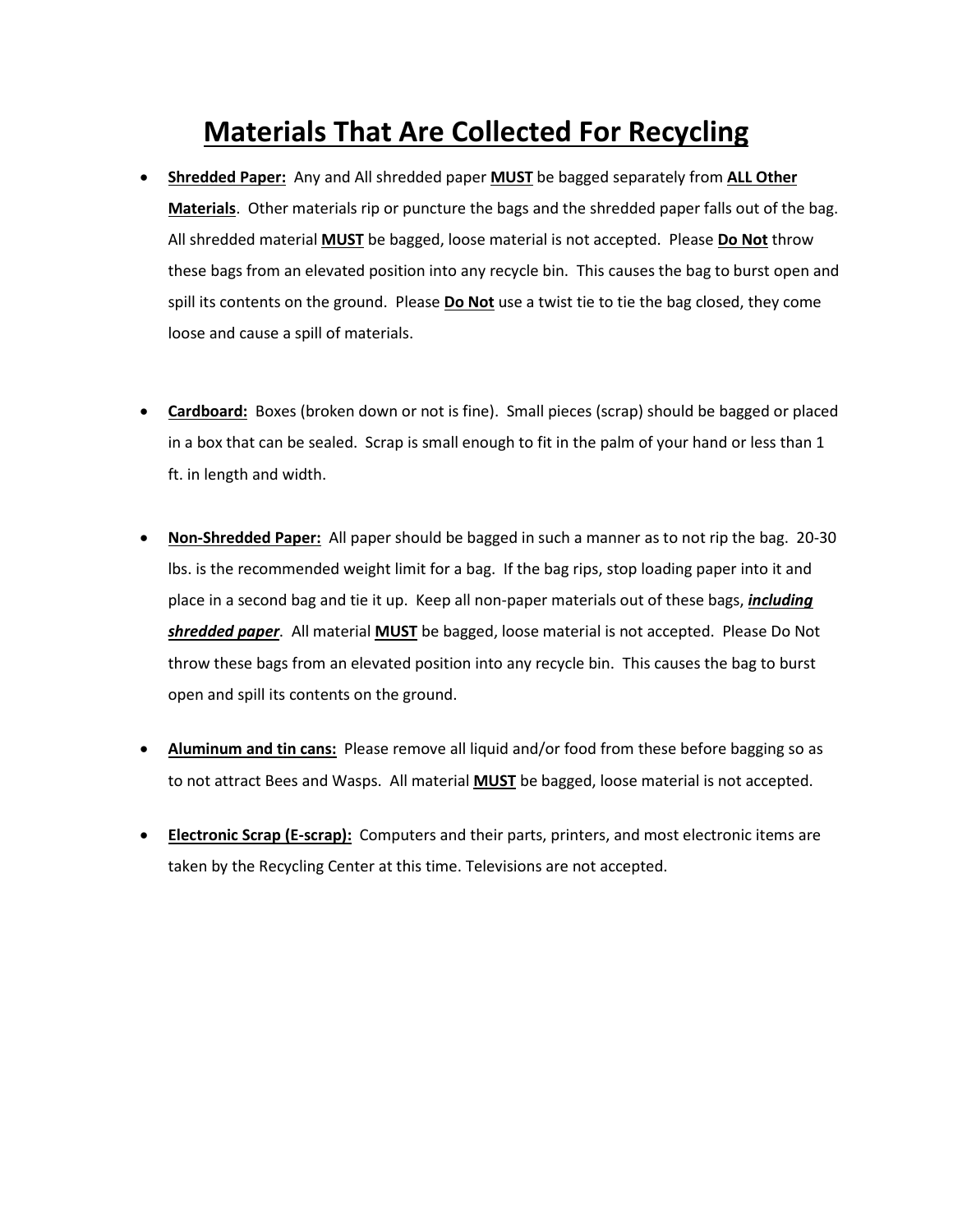• **Plastic #1 (PET or PETE):** Pop, water bottles, peanut butter/jam jars, microwaveable food trays. Please remove all liquid and/or food from these before bagging so as not to allow fermentation. This attracts Bees and Wasps and endangers workers that handle the materials. All material **MUST** be bagged, loose material is not accepted.



• **Plastic #2 (HDPE):** Grocery Bags, opaque milk, water, and juice containers, bleach, detergent and shampoo bottles. As with Plastic #1, please remove all liquid from these containers before bagging. All material **MUST** be bagged, loose material is not accepted.